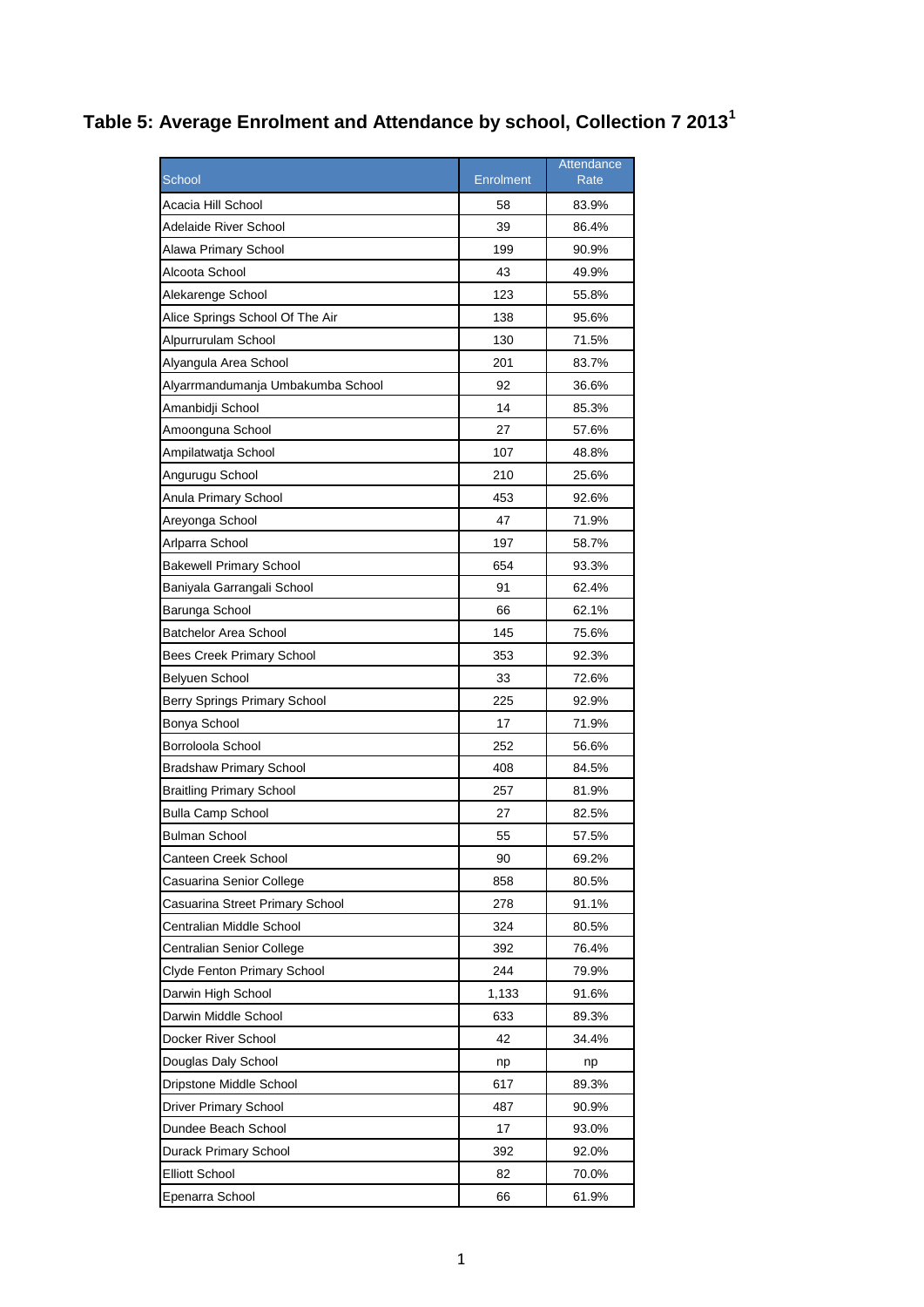|                                      |                  | Attendance  |
|--------------------------------------|------------------|-------------|
| School                               | <b>Enrolment</b> | <b>Rate</b> |
| <b>Finke School</b>                  | 42               | 46.6%       |
| Gapuwiyak School                     | 225              | 50.6%       |
| Gillen Primary School                | 283              | 86.2%       |
| Girraween Primary School             | 429              | 88.1%       |
| Gray Primary School                  | 332              | 87.3%       |
| Gunbalanya School                    | 275              | 44.4%       |
| Haasts Bluff School                  | 35               | 72.7%       |
| Harts Range School                   | 81               | 66.8%       |
| <b>Henbury School</b>                | 89               | 87.7%       |
| <b>Howard Springs Primary School</b> | 236              | 88.0%       |
| Humpty Doo Primary School            | 417              | 87.9%       |
| Imanpa School                        | 25               | 68.2%       |
| Jabiru Area School                   | 294              | 72.7%       |
| Jilkminggan School                   | 110              | 48.7%       |
| Jingili Primary School               | 344              | 91.4%       |
| Kalkaringi School                    | 148              | 59.2%       |
| Karama Primary School                | 255              | 85.4%       |
| Katherine High School                | 538              | 74.3%       |
| Katherine School Of The Air          | 245              | 98.2%       |
| Katherine South Primary School       | 396              | 87.4%       |
| Kiana School                         | 13               | 89.0%       |
| Kintore Street School                | 25               | 84.4%       |
| Lajamanu School                      | 191              | 52.9%       |
| Laramba School                       | 60               | 57.5%       |
| Larapinta Primary School             | 294              | 83.9%       |
| Larrakeyah Primary School            | 378              | 89.8%       |
| Leanyer Primary School               | 544              | 91.4%       |
| Ludmilla Primary School              | 188              | 86.6%       |
| MacFarlane Primary School            | 226              | 74.3%       |
| Malak Primary School                 | 292              | 85.1%       |
| Mamaruni School                      | 87               | 46.0%       |
| Maningrida College                   | 617              | 41.7%       |
| Manunda Terrace Primary School       | 220              | 86.9%       |
| Manyallaluk School                   | 22               | 82.0%       |
| Mataranka School                     | 52               | 91.7%       |
| Mbunghara School                     | np               | np          |
| Middle Point School                  | 26               | 88.8%       |
| Milikapiti School                    | 79               | 79.8%       |
| Milingimbi School                    | 348              | 30.8%       |
| Millner Primary School               | 231              | 85.3%       |
| Milyakburra School                   | 30               | 53.9%       |
| Minyerri School                      | 184              | 70.4%       |
| Moil Primary School                  | 340              | 89.4%       |
| Moulden Primary School               | 395              | 83.3%       |
| Mount Allan School                   | 69               | 62.6%       |
| Mulga Bore School                    | 32               | 56.8%       |
| Murray Downs School                  | 36               | 70.0%       |
| Mutitjulu School                     | 37               | 47.8%       |
|                                      |                  |             |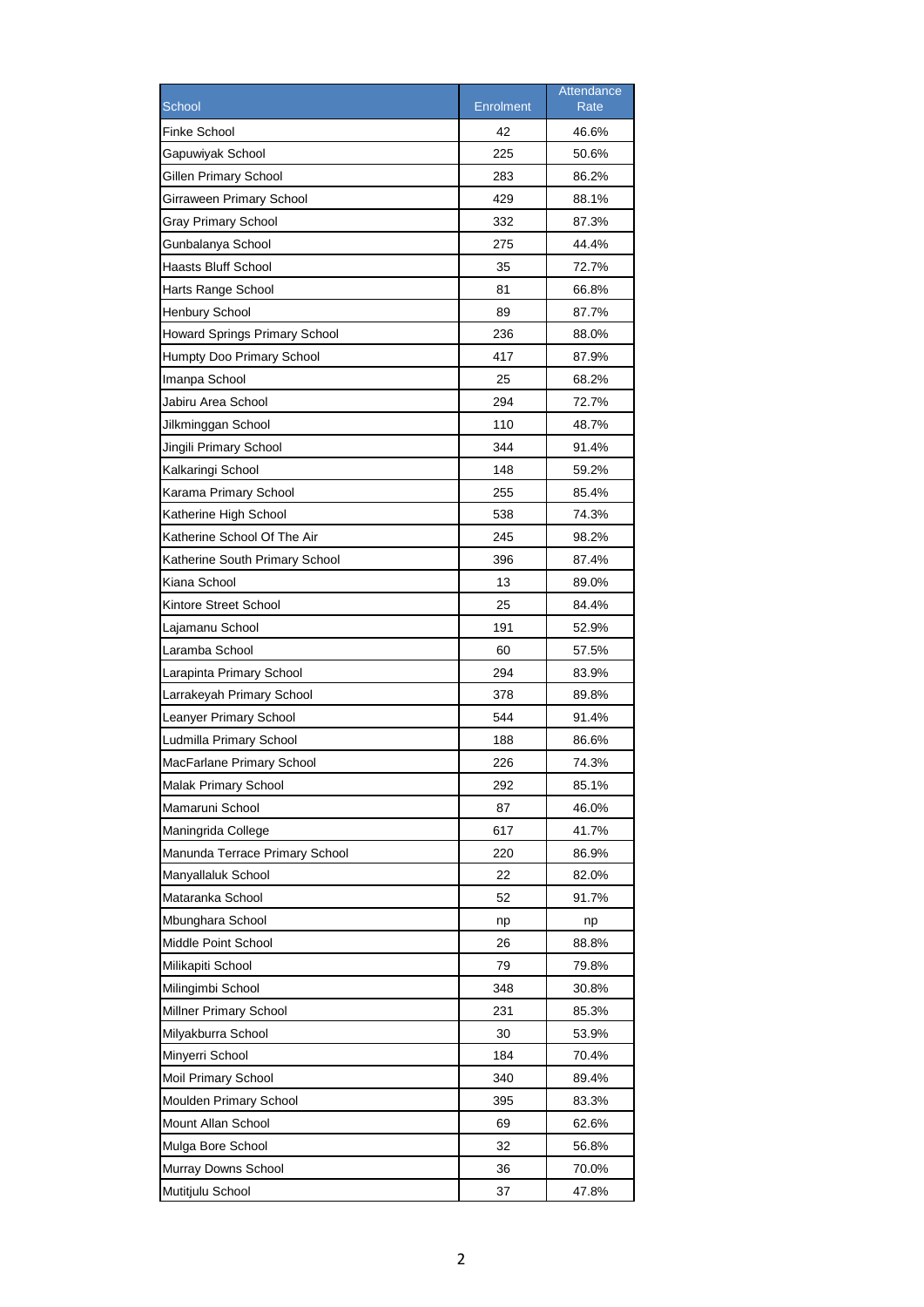|                                          |                  | Attendance |
|------------------------------------------|------------------|------------|
| School                                   | <b>Enrolment</b> | Rate       |
| Nakara Primary School                    | 510              | 92.0%      |
| Nemarluk School                          | 139              | 88.9%      |
| <b>Neutral Junction School</b>           | 15               | 56.3%      |
| Newcastle Waters School                  | np               | np         |
| Nganambala School                        | 22               | 100.0%     |
| Nganmarriyanga School                    | 117              | 57.5%      |
| Ngukurr School                           | 331              | 52.8%      |
| Nhulunbuy High School                    | 229              | 85.2%      |
| Nhulunbuy Primary School                 | 549              | 84.9%      |
| Nightcliff Middle School                 | 245              | 87.3%      |
| <b>Nightcliff Primary School</b>         | 514              | 90.3%      |
| Northern Territory Open Education Centre | 594              | 100.0%     |
| Ntaria School                            | 176              | 59.8%      |
| Numbulwar School                         | 154              | 35.3%      |
| Nyirripi School                          | 42               | 47.9%      |
| <b>Palmerston Senior College</b>         | 466              | 80.9%      |
| Papunya School                           | 104              | 47.2%      |
| Parap Primary School                     | 518              | 91.8%      |
| Peppimenarti School                      | 35               | 92.4%      |
| Pigeon Hole School                       | 27               | 78.7%      |
| <b>Pine Creek School</b>                 | 45               | 67.7%      |
| Pularumpi School                         | 79               | 89.1%      |
| Ramingining School                       | 258              | 55.7%      |
| Robinson River School                    | 82               | 77.5%      |
| Rockhampton Downs School                 | np               | np         |
| Rosebery Middle School                   | 615              | 84.3%      |
| Rosebery Primary School                  | 472              | 91.0%      |
| Ross Park Primary School                 | 450              | 91.7%      |
| Sadadeen Primary School                  | 226              | 76.9%      |
| Sanderson Middle School                  | 401              | 85.1%      |
| Shepherdson College                      | 550              | 40.8%      |
| <b>Stirling School</b>                   | np               | np         |
| <b>Stuart Park Primary School</b>        | 558              | 92.1%      |
| Taminmin College                         | 946              | 83.2%      |
| Tennant Creek High School                | 149              | 70.1%      |
| <b>Tennant Creek Primary School</b>      | 430              | 67.9%      |
| Timber Creek School                      | 54               | 85.4%      |
| <b>Tipperary Station School</b>          | np               | np         |
| Titjikala School                         | 22               | 62.6%      |
| Ti Tree School                           | 90               | 58.4%      |
| Urapunga School                          | 32               | 87.1%      |
| Wagaman Primary School                   | 318              | 90.5%      |
| Wallace Rockhole School                  | 22               | 68.9%      |
| Walungurru School                        | 61               | 69.7%      |
| Wanguri Primary School                   | 423              | 91.6%      |
| Warruwi School                           | 92               | 57.0%      |
| Watarrka School                          | np               | np         |
| Watiyawanu School                        | 32               | 68.5%      |